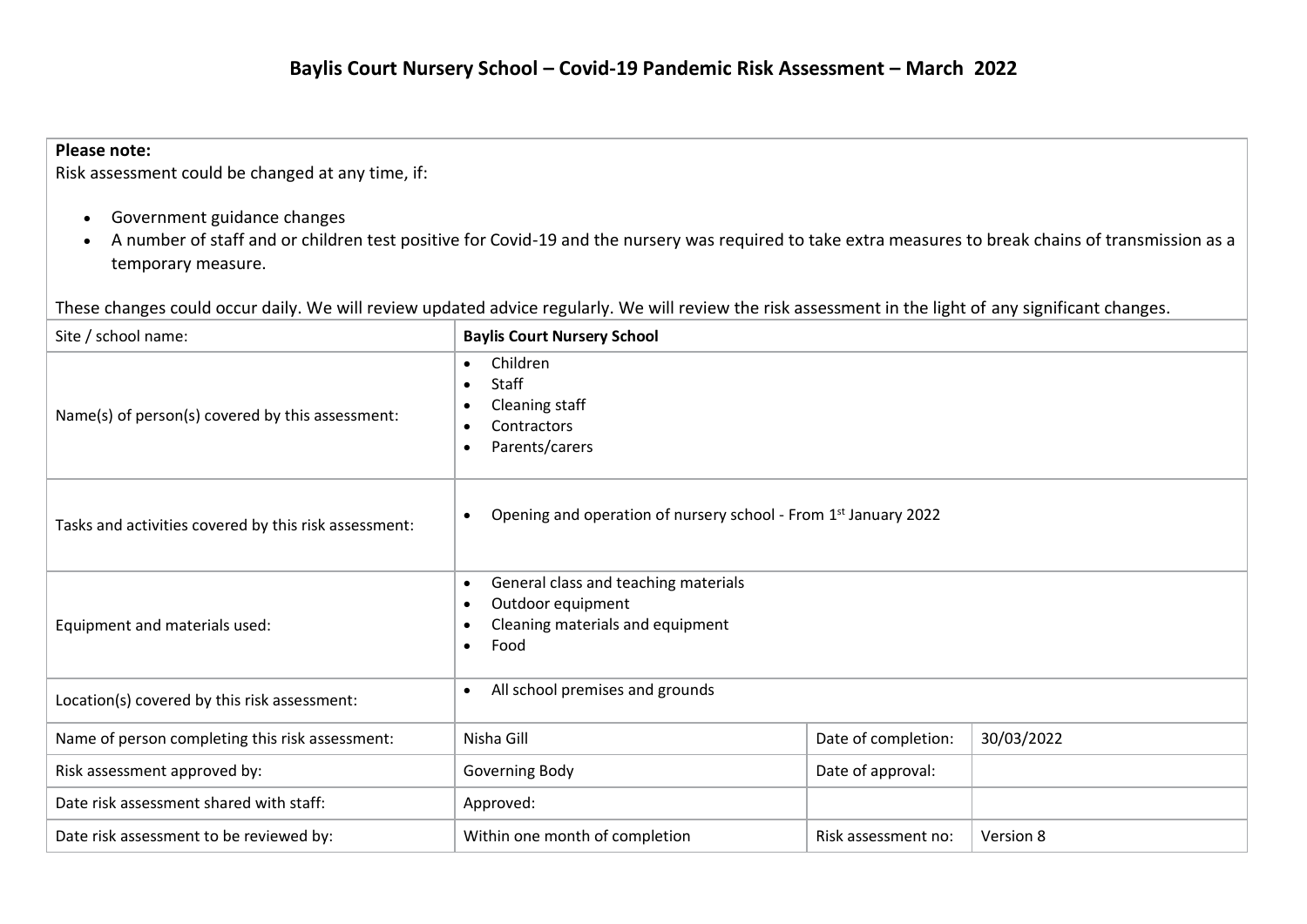| Record of risk assessment reviews 01-09-20 to 01-01-22 |            |              |           |                                    |                                                                                                                                                                                                                                                                                                                                                                                                                                                                                                                                                                                                                           |  |  |  |
|--------------------------------------------------------|------------|--------------|-----------|------------------------------------|---------------------------------------------------------------------------------------------------------------------------------------------------------------------------------------------------------------------------------------------------------------------------------------------------------------------------------------------------------------------------------------------------------------------------------------------------------------------------------------------------------------------------------------------------------------------------------------------------------------------------|--|--|--|
| Date of review:                                        | 01-09-2020 | Reviewed by: | P Gregory | Comments / date<br>of next review: | First implementation as school opens from 01-09-2020. Next<br>review 01-10-2020                                                                                                                                                                                                                                                                                                                                                                                                                                                                                                                                           |  |  |  |
| Date of review:                                        | 01-10-2020 | Reviewed by: | P Gregory | Comments / date<br>of next review: | Covid-19 Visitor Agreement and QR code for school set up for sign<br>in purposes and NHS Track and Trace procedures. (Section 1).                                                                                                                                                                                                                                                                                                                                                                                                                                                                                         |  |  |  |
| Date of review:                                        | 04-01-2021 | Reviewed by: | P Gregory | Comments / date<br>of next review: | Update (January 2021) in section 3:<br>Staff to be very mindful of moving to and visiting other<br>$\bullet$<br>classrooms. To do so only where unavoidable.<br>Use the phone system to communicate with office.<br>IPad charger relocated from office to piazza (next to TV).<br>As above, staff not to the main office unless unavoidable /<br>absolutely necessary.<br>Not more than three staff at any one time in main office.<br>$\bullet$<br>Use photocopier in staff development room.<br>Any paper / documents / photographs to be saved for<br>shredding at end of the day when office staff have gone<br>home. |  |  |  |
| Date of review:                                        | 01-03-2021 | Reviewed by: | P Gregory | Comments / date<br>of next review: | Definition of 'contact' page 7.<br>Lateral flow device tests page 12.                                                                                                                                                                                                                                                                                                                                                                                                                                                                                                                                                     |  |  |  |
| Date of review:                                        | 14-06-2021 | Reviewed by: | P Gregory | Comments / date<br>of next review: | Staff participation in asymptomatic testing - twice per<br>week<br>June 2021 - response to Covid-19 Variants of Concern<br>(VoCs). See paragraph below.                                                                                                                                                                                                                                                                                                                                                                                                                                                                   |  |  |  |
| Date of review:                                        | 30-08-2021 | Reviewed by: | P Gregory | Comment/ date<br>of next review:   | Produced in light of Gov.UK updated guidance (<br>$\bullet$<br>17 August 2021). "Priority is for settings to deliver face<br>to face, high quality education and childcare to all                                                                                                                                                                                                                                                                                                                                                                                                                                         |  |  |  |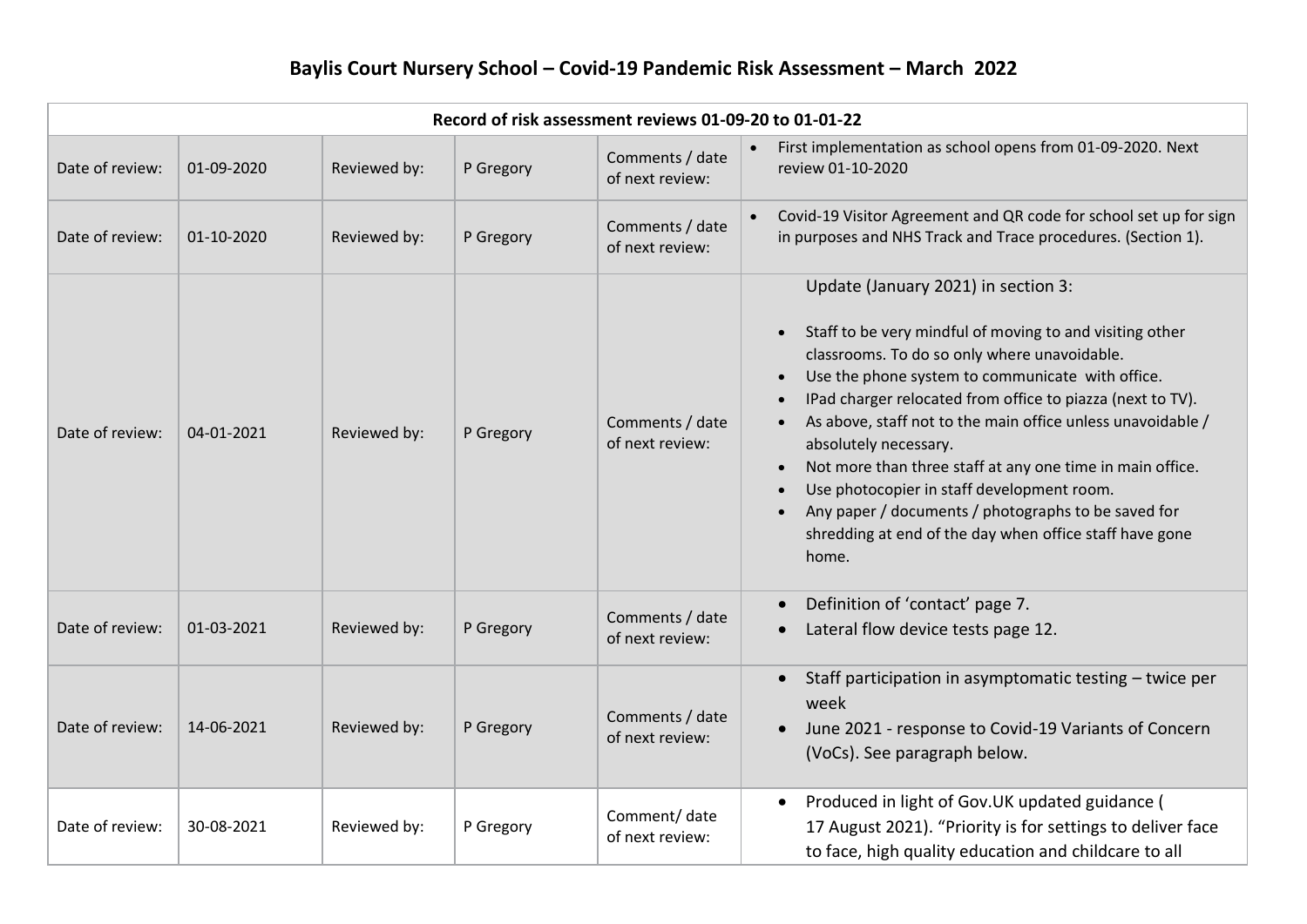|                 |            |              |           |                                  | children. The evidence is clear that being out of<br>education and childcare causes significant harm of<br>educational attainment, life chance, mental and physical<br>health".<br>This risk assessment will be reviewed by 30 <sup>th</sup> September<br>2021 or earlier if nursery is advised to take extra<br>measures to help break chains of transmissions. |
|-----------------|------------|--------------|-----------|----------------------------------|------------------------------------------------------------------------------------------------------------------------------------------------------------------------------------------------------------------------------------------------------------------------------------------------------------------------------------------------------------------|
| Date of review: | 29-11-2021 | Reviewed by: | P Gregory | Comment/ date<br>of next review: | Action to take if individuals have been identified as a<br>close contact of a suspected or confirmed case of the<br>Omicron variant of COVID-19, irrespective of vaccination<br>status and age.                                                                                                                                                                  |
| Date of review: | 24/01/2022 | Reviewed by: | N Gill    | Comment/date<br>of next review:  | Reviewed as changes updated by DFE 20 January 2022<br>on Actions and Operations for the Early Years. Reduced<br>isolation for staff and new testing regime.                                                                                                                                                                                                      |
| Date of review: | 30/03/2022 | Reviewed by: | N Gill    | Comment/ date<br>of next review: | Changes updated in DfE February 2022, testing only to<br>be done in school if there is an outbreak. Test kits not to<br>be distributed to staff for regular testing.                                                                                                                                                                                             |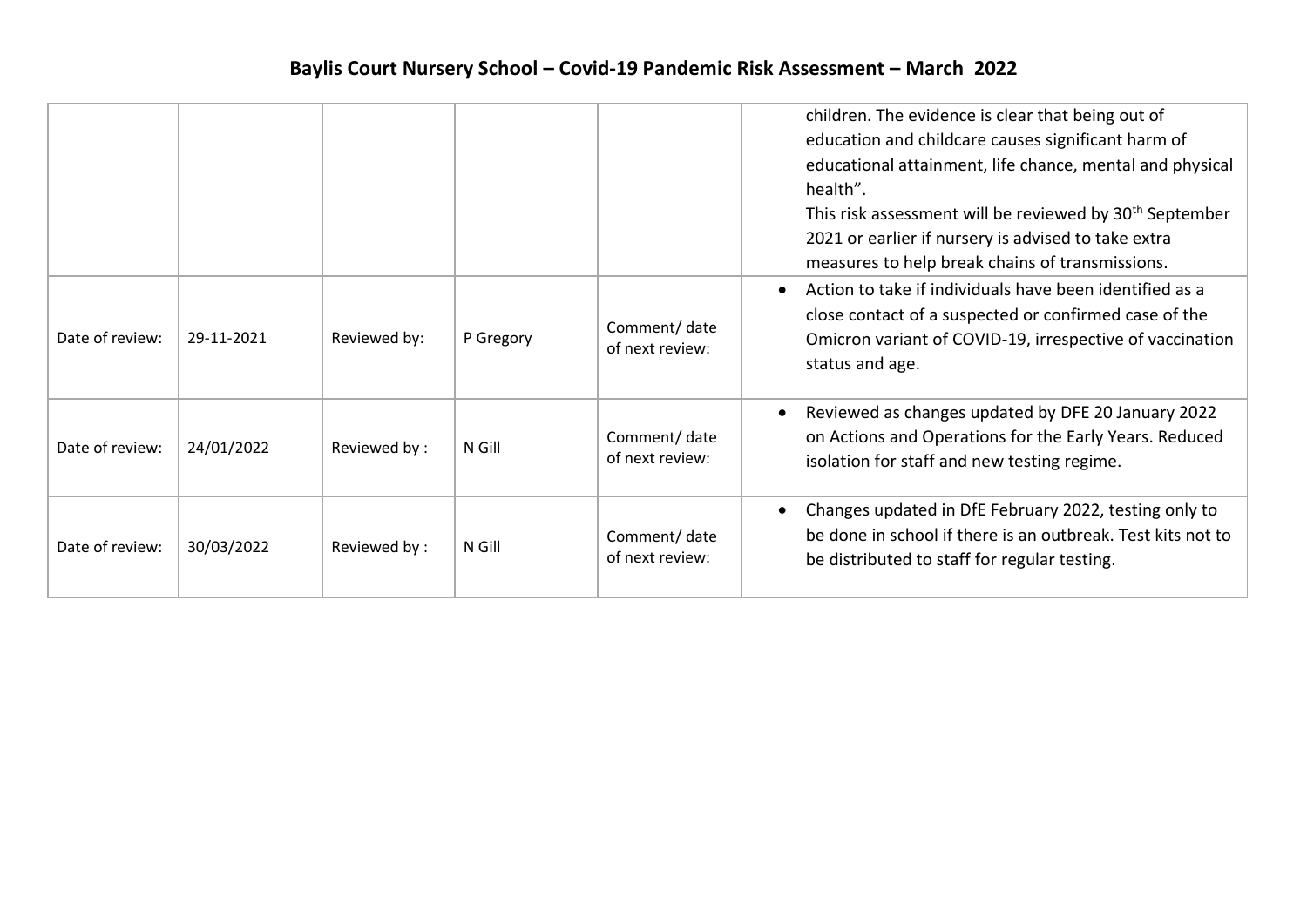|                | What are you already doing? List the control<br>measures already in place                                                                                                                                                                                                                                                                                                                                                                                                                                                                                                                                                                                                                                                                                                                                                                                                                                                                                                                                                                                                                                                                                                                                                                           | <b>Current risk</b><br>$rating - see$<br>below | What further action, if any, is necessary, if so what<br>action is to be taken by whom and by when?                                                                                                                                                                                                                                                                                                                                                                                                                      | <b>Owner</b><br>initials & -<br>date action<br>completed | What is risk<br>rating now<br>- see below |
|----------------|-----------------------------------------------------------------------------------------------------------------------------------------------------------------------------------------------------------------------------------------------------------------------------------------------------------------------------------------------------------------------------------------------------------------------------------------------------------------------------------------------------------------------------------------------------------------------------------------------------------------------------------------------------------------------------------------------------------------------------------------------------------------------------------------------------------------------------------------------------------------------------------------------------------------------------------------------------------------------------------------------------------------------------------------------------------------------------------------------------------------------------------------------------------------------------------------------------------------------------------------------------|------------------------------------------------|--------------------------------------------------------------------------------------------------------------------------------------------------------------------------------------------------------------------------------------------------------------------------------------------------------------------------------------------------------------------------------------------------------------------------------------------------------------------------------------------------------------------------|----------------------------------------------------------|-------------------------------------------|
| <b>Hygiene</b> | <b>Social distancing</b><br>• Distance between staff & children no longer needs<br>to be 2m but we advise non double-jabbed staff to<br>maintain 2m due to the need for them to self isolate if<br>identified as a close contact. (This is an operational<br>requirement).<br>• Rooms will be ventilated and frequently touched<br>surfaces regularly cleaned. (Central Government has<br>announced that CO2 monitors are to be provided to<br>the school. Confirmation and relevant instructions<br>awaited).<br>• Double-jabbed staff will not need to socially<br>distance whilst those who have not will be<br>encouraged to so do.<br>• Larger Gatherings - are allowed, e.g. *assemblies,<br>staff meetings. These will take place in well ventilated<br>rooms & will be hygiene maintained. (Non double-<br>jabbed staff should remain 2m apart where possible<br>to prevent having to isolate in the event of being<br>identified as a close contact).<br>• Cleaning - additional sprays & tissues will continue<br>to be available should staff chose to use them<br>• Ventilation - staff reminded that classrooms,<br>communal areas & shared offices should still have<br>(non-fire) doors and windows open to increase<br>ventilation. | Medium                                         | All staff to be surveyed to establish who is<br>zero, single or double jabbed (information<br>to be given voluntarily)<br>*Assemblies with parents and carers in the<br>piazza will not occur in the first instance.<br>This will be reviewed by the end of<br>September and dependent upon any<br>further local guidance<br>However, should local public health<br>guidance change then measures such as<br>bubbles and social distancing may be<br>reintroduced in the short term until<br>guidance advises otherwise. | PG<br>PG<br>PG                                           | Medium                                    |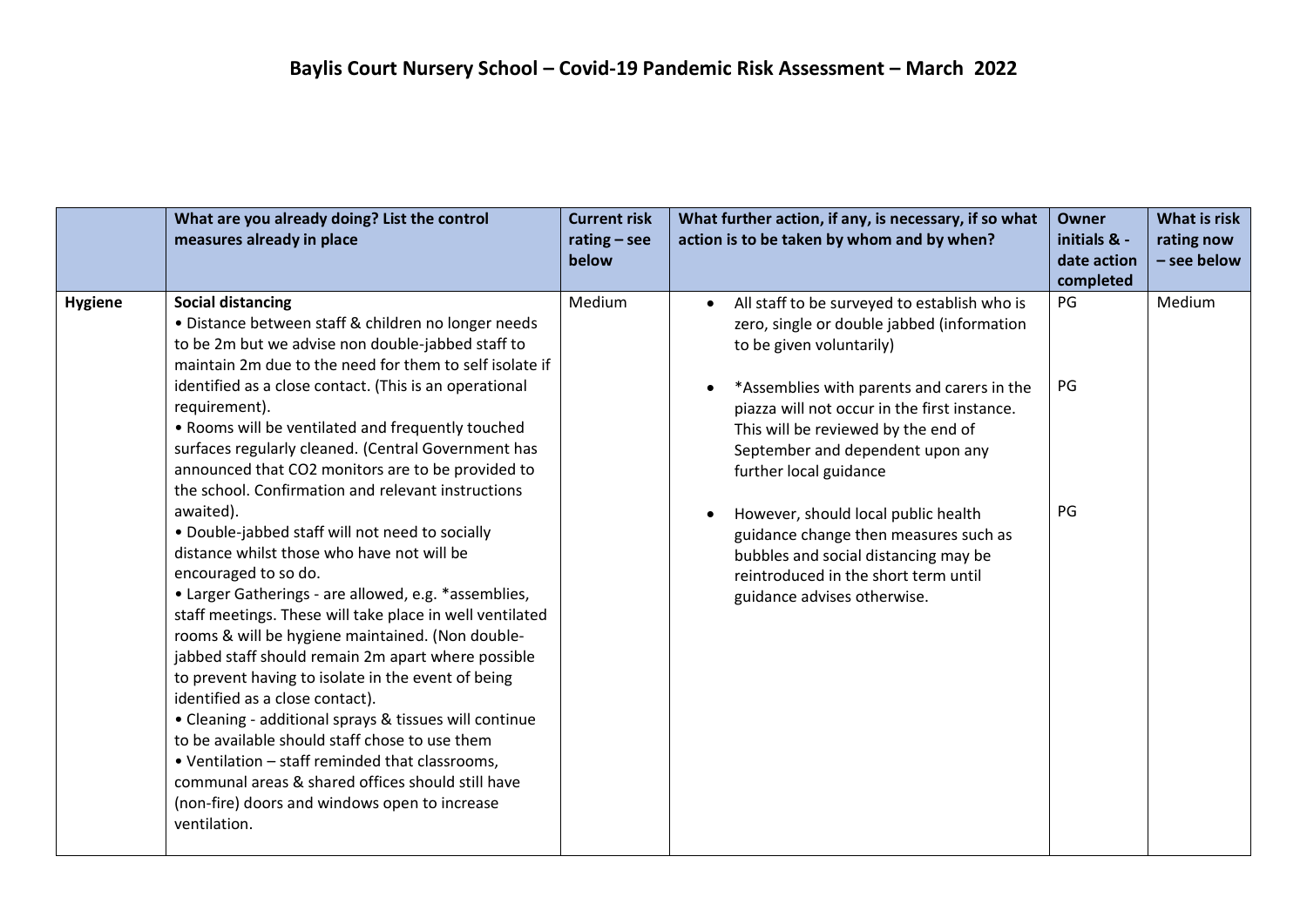|                                               | What are you already doing? List the control<br>measures already in place                                                                                                                                                                                                                                                                                                                                                                                                                                                                           | <b>Current risk</b><br>rating $-$ see<br>below | What further action, if any, is necessary, if so what<br>action is to be taken by whom and by when?                                                                                                                                                                    | <b>Owner</b><br>initials & -<br>date action<br>completed | <b>What is risk</b><br>rating now<br>- see below |
|-----------------------------------------------|-----------------------------------------------------------------------------------------------------------------------------------------------------------------------------------------------------------------------------------------------------------------------------------------------------------------------------------------------------------------------------------------------------------------------------------------------------------------------------------------------------------------------------------------------------|------------------------------------------------|------------------------------------------------------------------------------------------------------------------------------------------------------------------------------------------------------------------------------------------------------------------------|----------------------------------------------------------|--------------------------------------------------|
|                                               | • Frequent handwashing for at least 20 seconds or<br>hand sanitising promoted.<br>• Hand sanitiser available in classrooms, toilet areas,<br>around the school and front lobby.<br>• Group bubbles - are no longer required - mixing is<br>permitted, without the need for close contacts to<br>isolate.<br>• Face coverings - are no longer recommended by<br>central government to be worn in school. However,<br>staff & who wish to continue to wear them can do so.<br>Visitors are requested to wear a face covering when<br>on site indoors. |                                                |                                                                                                                                                                                                                                                                        | <b>NG</b>                                                |                                                  |
| Drop off and<br>collection                    | • Parents of Frogs / Duck group are able to drop and<br>collect their child from the classroom garden doors.<br>This allows for great parent engagement whilst still<br>taking precautions for social distancing. Parents of<br>children who attend the two year old provision will<br>be able to access the group entrance via the main<br>hall (this will be a well ventilated public area of the<br>nursery).                                                                                                                                    | Low                                            |                                                                                                                                                                                                                                                                        | <b>NG</b><br>28/02/2022                                  | Low                                              |
| <b>Staff &amp; Child</b><br><b>Attendance</b> | • Any staff & children must self-isolate and not attend<br>school if:<br>$\circ$ They have symptoms of coronavirus (a high<br>temperature, a new, continuous cough or a<br>loss or change to your sense of smell or taste)<br>They have tested positive for coronavirus<br>$\circ$<br>. Where a child is not present this will be followed up<br>to confirm reason for absence. Reasons will be<br>logged.                                                                                                                                          | Low                                            | Refer individuals to:<br>Symptoms of coronavirus -<br><b>Symptoms of coronavirus (COVID-19) - NHS</b><br>(www.nhs.uk)<br>Get a free PCR (Polymerase chain reaction) test -<br>Get a free PCR test to check if you have coronavirus<br>(COVID-19) - GOV.UK (www.gov.uk) | <b>NG</b><br>24/01/2022<br>and on<br>going               | Low                                              |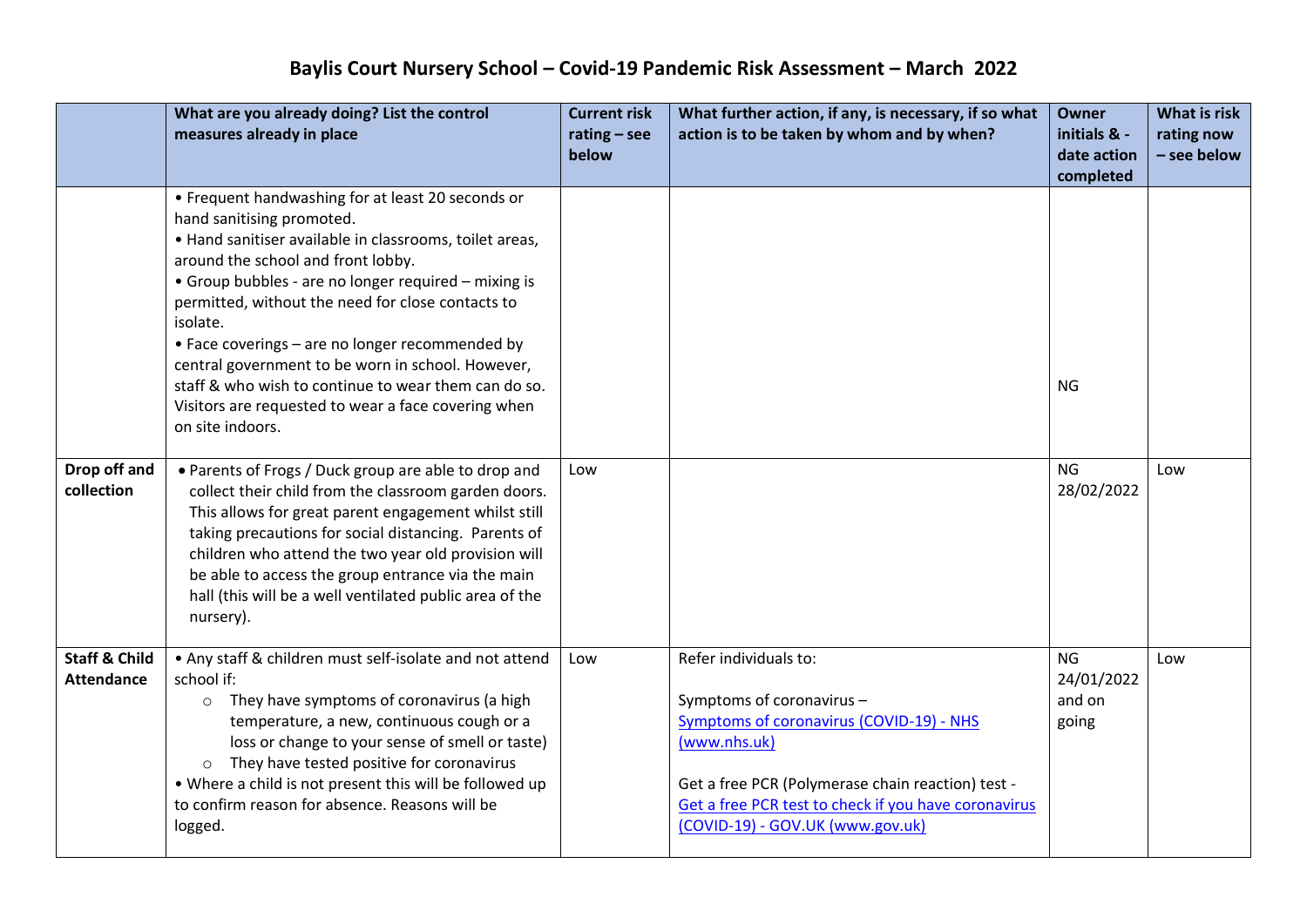|                               | What are you already doing? List the control<br>measures already in place                                                                                                                                                                                                                                                                                                                                                                                                                                                                                                                                                                                                          | <b>Current risk</b><br>$rating - see$ | What further action, if any, is necessary, if so what<br>action is to be taken by whom and by when?                                                       | <b>Owner</b><br>initials & -           | What is risk<br>rating now |
|-------------------------------|------------------------------------------------------------------------------------------------------------------------------------------------------------------------------------------------------------------------------------------------------------------------------------------------------------------------------------------------------------------------------------------------------------------------------------------------------------------------------------------------------------------------------------------------------------------------------------------------------------------------------------------------------------------------------------|---------------------------------------|-----------------------------------------------------------------------------------------------------------------------------------------------------------|----------------------------------------|----------------------------|
|                               |                                                                                                                                                                                                                                                                                                                                                                                                                                                                                                                                                                                                                                                                                    | below                                 |                                                                                                                                                           | date action<br>completed               | - see below                |
|                               | • Parents/carers will be advised not to send their<br>child/ren in to school if they are displaying symptoms<br>of coronavirus - see above. They are expected to be<br>able to arrange collection of their child<br>(immediately/asap) if they develop symptoms in<br>nursery<br>Children under 5 years who are identified as<br>$\bullet$<br>close contacts are exempt from self isolation<br>and do not need to take part in daily testing<br>of close contacts. They are advised<br>to take a PCR / LFD test if the positive case is<br>in their household and asymptomatic.<br><b>Staff</b><br>• Concerns listened to and addressed<br>• Risk assessment shared with all staff |                                       | Actions for early providers during the COVID-19<br>pandemic - Gov.UK<br>Find where to get rapid lateral flow tests<br>https://maps.test-and-trace.nhs.uk/ |                                        |                            |
| <b>Safeguarding</b>           | Mental Health and Well-Being of staff/students<br>• Safeguarding - this remains a top priority and<br>relevant training and support plans are in operation.                                                                                                                                                                                                                                                                                                                                                                                                                                                                                                                        | Medium                                |                                                                                                                                                           | $NG -$<br>24/01/2022<br>and<br>ongoing | Medium                     |
| Premises /<br><b>Building</b> | • Signage used to promote hygiene (respiratory and<br>hand) and social distancing will remain in place.<br>Tissues & bins will remain in all rooms.<br>• Visitors are allowed but should sanitise hands and<br>practice good respiratory hygiene, wearing face<br>coverings on site.<br>Non-double jabbed adults are asked to socially<br>distance themselves where possible.                                                                                                                                                                                                                                                                                                      | Low                                   |                                                                                                                                                           | $NG -$<br>24/01/2022<br>and<br>ongoing | Low                        |
| <b>Testing</b>                | • All staff requested to continue to self-test twice a<br>week from home. This will be reviewed in line with<br>government guidance.                                                                                                                                                                                                                                                                                                                                                                                                                                                                                                                                               | Medium                                | Regular rapid lateral flow tests:<br>NO LONGER NEEDED February 2022                                                                                       | <b>NG</b><br>28/02/2022                | Low                        |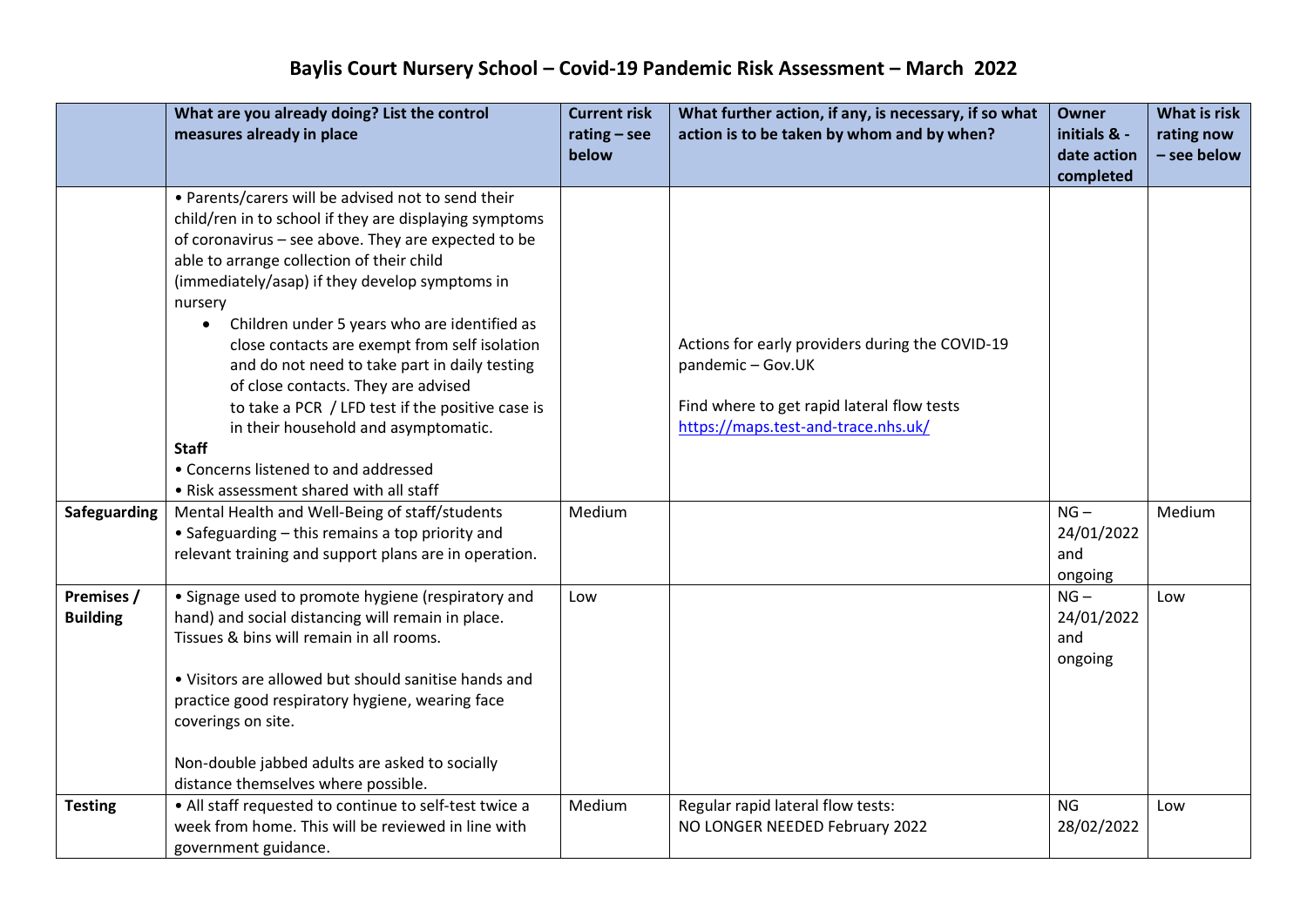|                | What are you already doing? List the control                                                 | <b>Current risk</b>     | What further action, if any, is necessary, if so what | <b>Owner</b>                | What is risk              |
|----------------|----------------------------------------------------------------------------------------------|-------------------------|-------------------------------------------------------|-----------------------------|---------------------------|
|                | measures already in place                                                                    | $rating - see$<br>below | action is to be taken by whom and by when?            | initials & -<br>date action | rating now<br>- see below |
|                |                                                                                              |                         |                                                       | completed                   |                           |
|                | • If they test positive at any stage, they must self-                                        |                         | https://www.nhs.uk/conditions/coronavirus-covid-      |                             |                           |
|                | isolate and follow the current guidance                                                      |                         | 19/testing/regular-rapid-coronavirus-tests-if-you-    |                             |                           |
|                | • If they test positive, they must isolate & take a PCR<br>test                              |                         | do-not-have-symptoms/                                 |                             |                           |
|                | • If this comes back positive, they must self-isolate as                                     |                         |                                                       | <b>NG</b>                   |                           |
|                | per the guidance before returning to school                                                  |                         | Get a free PCR (Polymerase chain reaction) test -     | 24/01/2022                  |                           |
|                | .Double-jabbed staff who are close contacts will no                                          |                         | Get a free PCR test to check if you have coronavirus  |                             |                           |
|                | longer need to self-isolate. They must take an LFD for                                       |                         | (COVID-19) - GOV.UK (www.gov.uk)                      |                             |                           |
|                | 7 days and continue to attend their setting as normal,                                       |                         |                                                       |                             |                           |
|                | unless they have a positive test result.                                                     |                         | From 17th January 2022 You do not need to take a      |                             |                           |
|                |                                                                                              |                         | PCR test if you have already taken an LFD test and    |                             |                           |
|                | Your self-isolation period includes the day                                                  |                         | the result was positive.                              |                             |                           |
|                | your symptoms started and the next 10 full                                                   |                         | If you are notified by NHS Test and Trace of a        |                             |                           |
|                | days.                                                                                        |                         | positive PCR test result or notified by NHS Test and  |                             |                           |
|                |                                                                                              |                         | Trace to self-isolate after reporting a positive LFD  |                             |                           |
|                | You can take an LFD test from 5 days after the                                               |                         | result, you must self-isolate and will be given       |                             |                           |
|                | day your symptoms started (or the day your                                                   |                         | guidance on when your self-isolation period can       |                             |                           |
|                | test was taken if you did not have symptoms),                                                |                         | end.                                                  |                             |                           |
|                | and another LFD test on the following day. If                                                |                         |                                                       |                             |                           |
|                | both these test results are negative, and you                                                |                         |                                                       |                             |                           |
|                | do not have a high temperature, you may end<br>your self-isolation after the second negative |                         |                                                       |                             |                           |
|                | test result.                                                                                 |                         |                                                       |                             |                           |
|                |                                                                                              |                         |                                                       |                             |                           |
| <b>Medical</b> | Staff or child taken ill with symptoms                                                       | Medium                  |                                                       | $NG -$                      | Medium                    |
|                | • Staff / child member to be taken placed in isolation                                       |                         |                                                       | 24/01/2022                  |                           |
|                | room, otherwise they must try to keep 2m apart.                                              |                         |                                                       | and                         |                           |
|                | Appropriate use of PPE in specific circumstances such                                        |                         |                                                       | ongoing                     |                           |
|                | as within 2m of a symptomatic student.                                                       |                         |                                                       |                             |                           |
|                | • Increase ventilation in the room if possible                                               |                         |                                                       |                             |                           |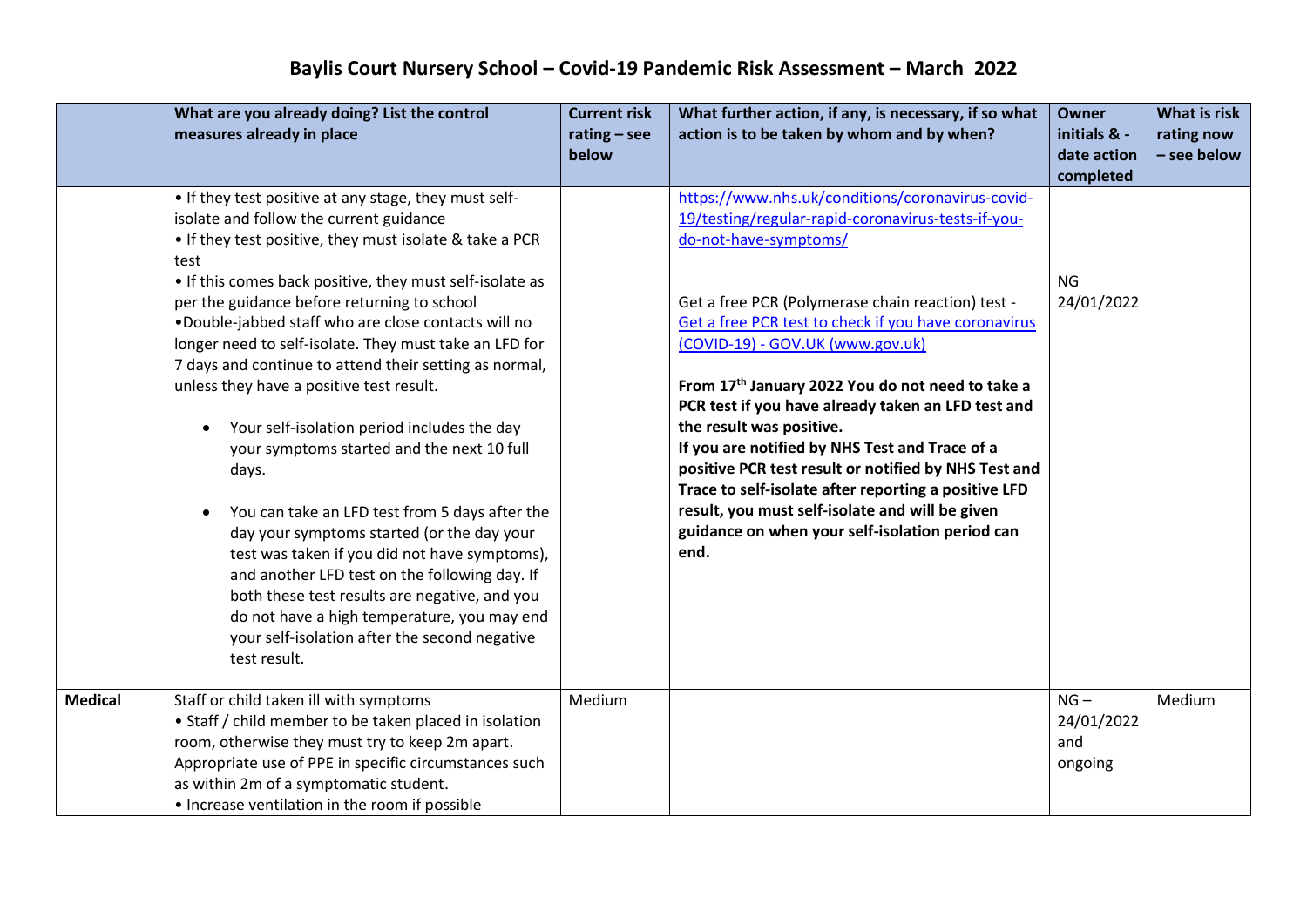|                                                     | What are you already doing? List the control<br>measures already in place                                                                                                                                                                                                                                                                                                                                                                                                                                                           | <b>Current risk</b><br>$rating - see$<br>below | What further action, if any, is necessary, if so what<br>action is to be taken by whom and by when?                                                          | <b>Owner</b><br>initials & -<br>date action<br>completed | What is risk<br>rating now<br>- see below |
|-----------------------------------------------------|-------------------------------------------------------------------------------------------------------------------------------------------------------------------------------------------------------------------------------------------------------------------------------------------------------------------------------------------------------------------------------------------------------------------------------------------------------------------------------------------------------------------------------------|------------------------------------------------|--------------------------------------------------------------------------------------------------------------------------------------------------------------|----------------------------------------------------------|-------------------------------------------|
|                                                     | • All persons who have been in contact with the<br>symptomatic person must wash their hands for a<br>minimum of 20 seconds                                                                                                                                                                                                                                                                                                                                                                                                          |                                                |                                                                                                                                                              |                                                          |                                           |
| <b>Outbreak</b>                                     | In the event of five linked cases, within a clearly<br>defined group and evidence of spread within the<br>setting, to provide advisory information letter to<br>identified group (e.g. class, year group, common<br>activities group). This recommends that those who<br>may have been in contact with the cases to take daily<br>LFDs for 7 days (staff only for nursery). We will also<br>inform our Covid-19 officer Slough Borough Council.<br>• The school may move to introduce greater control<br>measures should cases rise | Medium                                         |                                                                                                                                                              | $NG -$<br>24/01/2022<br>and<br>ongoing                   | Medium                                    |
| <b>First Aid</b>                                    | Wash/sanitise hands before and after treating a<br>casualty.<br>· Wear disposable gloves, disposable apron, fluid<br>resistant surgical mask and eye protection where<br>there is a risk of respiratory droplets splashing into<br>the eyes due to repeated coughing or vomit.<br>• Review Assessment of First Aid Needs<br>• Maintain stocks of PPE.<br>• When performing CPR phone an ambulance and use<br>compression only CPR until the ambulance arrives.                                                                      | Medium                                         |                                                                                                                                                              | $PG -$<br>01/09/2021<br>and<br>ongoing                   | Medium                                    |
| <b>Providing</b><br>personal or<br>intimate<br>care | • PPE provided (such as disposable gloves, disposable<br>apron)<br>• Handwashing for at least 20 seconds after providing<br>care                                                                                                                                                                                                                                                                                                                                                                                                    | Low                                            | Parents / carers of children still in nappies<br>encouraged to toilet train their child. This will help<br>develop child's independence in self care skills. | $PG -$<br>01/09/2021<br>and<br>ongoing                   | Low                                       |

| Description |  | <b>Risk Rating</b> |  |  |
|-------------|--|--------------------|--|--|
|-------------|--|--------------------|--|--|